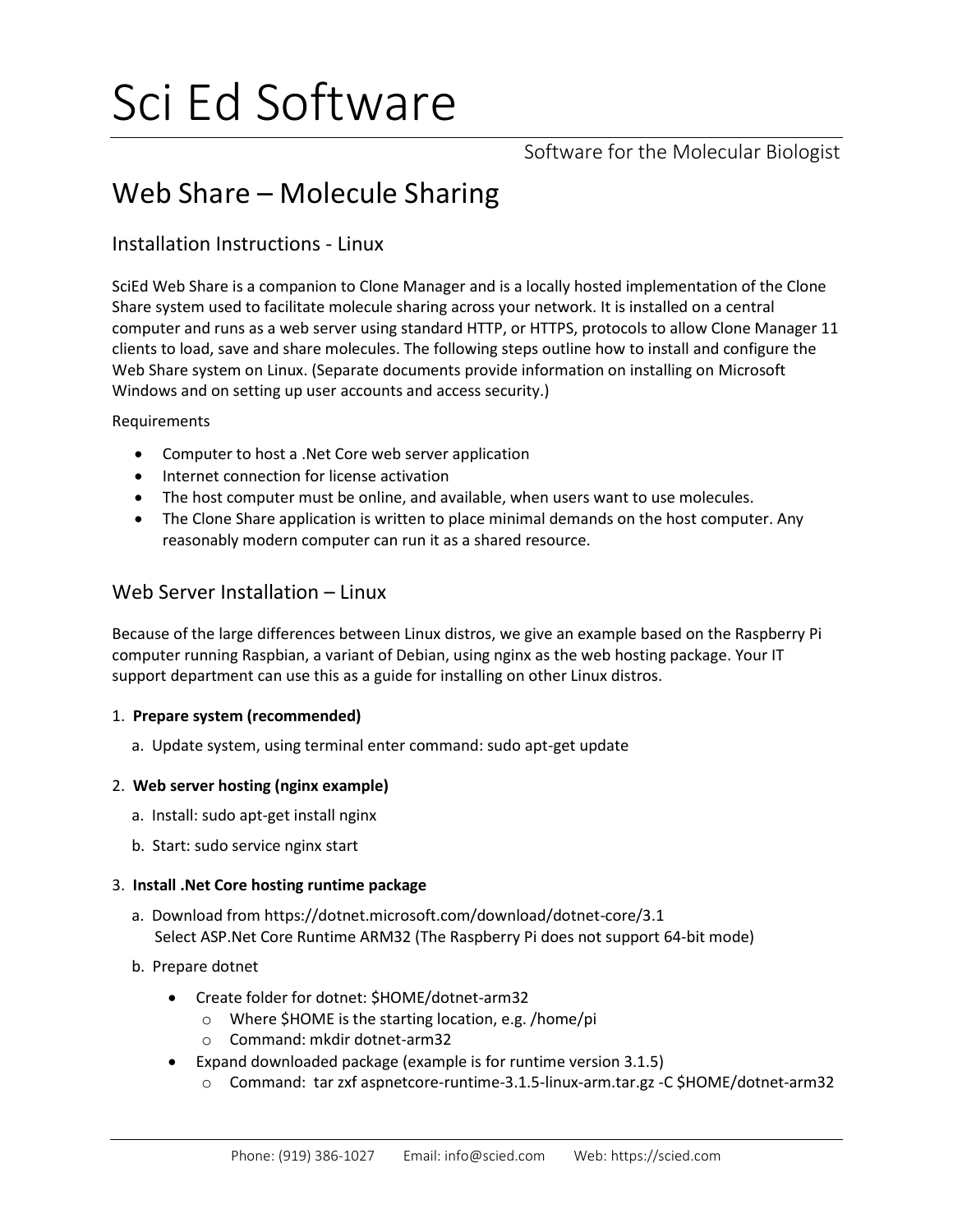#### 4. **Install Web Clone Share**

- a. Create a folder to install the SciEd Web Share code, e.g. \$HOME/apps/SciEdWebShare
- b. Now copy the SciEd Web Share installation files into the created folder
	- Download the SciEd Web Share executable from the downloads section of our website
	- Double click to open the compressed file
	- Copy all of the included files and folders to your SciEd Web Share code folder.

#### 5. **Run SciEd Web Share as a service**

- a. Create configuration file
	- sudo nano /lib/systemd/system/SciEdWebShare.service
		- $\circ$  Set entries as in the sample provided below (Sample Linux Files)
- b. Register service: sudo systemctl enable SciEdWebShare.service
- c. Start service: sudo systemctl start SciEdWebShare.service
- d. Configure nginx web host to redirect to SciEdWebShare
	- sudo nano /etc/nginx/sites-available/default o Set entries as in the sample provided below (Sample Linux Files)
- e. Reload: sudo nginx -s reload

## 6. **Configuration for large molecules**

- a. If a user reports an 'Error: request is too large' then the molecule they are saving is too large
- b. The webserver hosting environment has a default limit on the size of uploads; for nginx this is 1MB which corresponds to a molecule of about 500KB depending on the number of annotations.
- c. Update the configuration file setting to increase the upload size limit (see Sample Linux Files) The example uses 16M which should be sufficient for a well annotated bacterial genome

# Web Server Configure

Now that you have installed the SciEd Web Share system as a web server, you need to configure it so that it best represents your needs. You can configure SciEd Web Share using any browser and this can be done remotely.

# 1. **Configure SciEd Web Share web site**

- a. Open a web browser to the URL that you assigned to the SciEd Web Share site Example: http://<server>:<port> (e.g. http://server1.university.edu:800)
	- Where server = the name of the web hosting server or its IP address
	- Where port = the port that you assigned when you created the SciEd Web Share site.
- b. Enter your license information
	- Enter the License ID and password for your license. These are typically sent to you in an email. If you do not already have assigned license keys, please contact us. At present each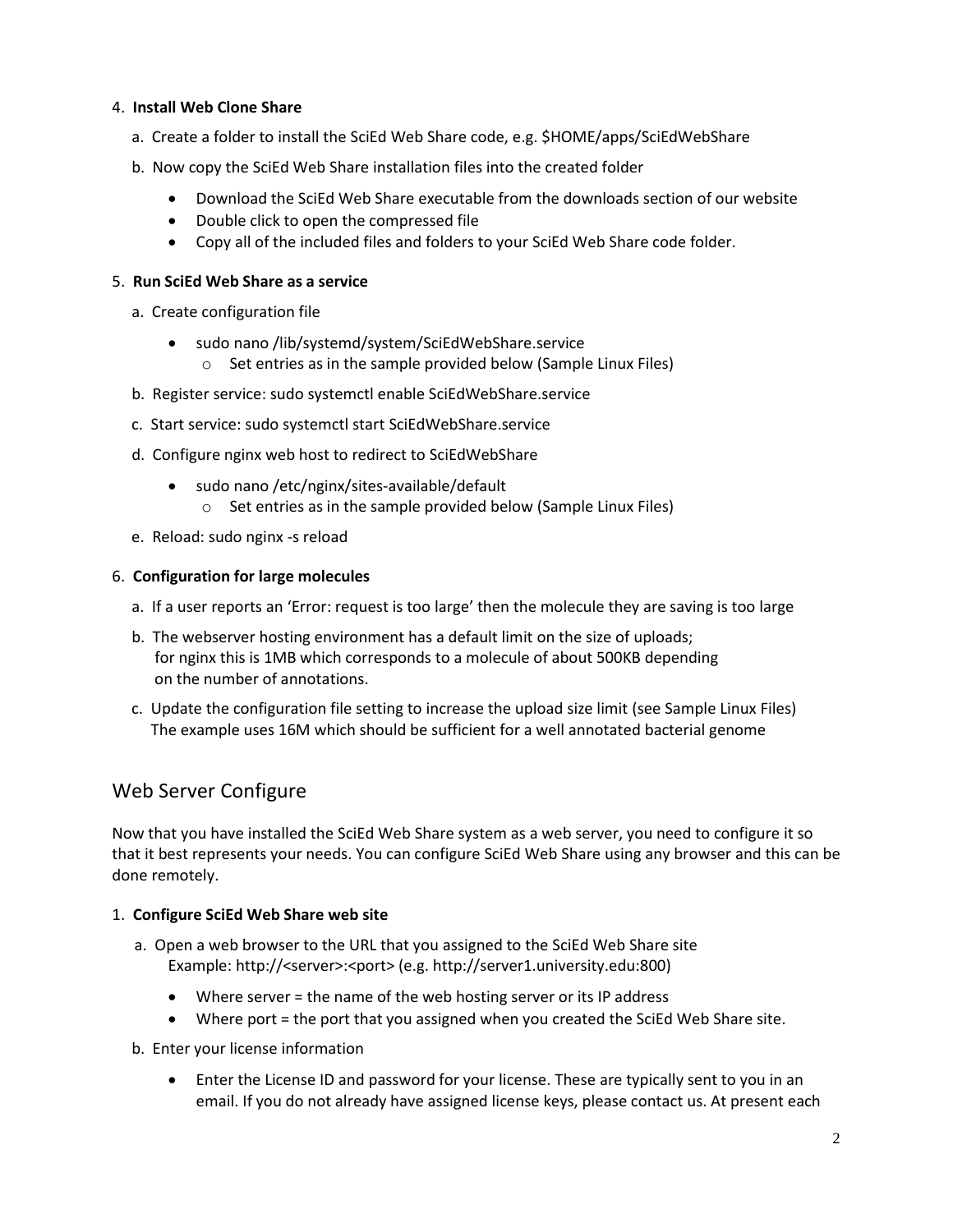Clone Manager 11 registered user email address is eligible for one free license (limited time offer).

- It is recommended that you also enter a short description of the installation location. This is not required, but is helpful if you subsequently need assistance in locating where you installed the license.
- Your web server must have internet access to enable license activation.
- When you get the message 'Activation successful' you can click the Close button to move to the next step.
- c. Enter the location where you want to store your SciEd Web Share data this is the folder that you created when you installed the Clone Share system (e.g. \$Home/SciEdWebShareData).
	- If this location is not included in your routine server backup then you should ensure that your data will be backed up so that your data will not be lost in the event of a failure of your web server computer.
	- This location needs to be writable. If you receive an error message, you should enable write access to the folder by the server account that your web hosting service is running under. Please refer to the installation instructions for your operating system.
	- Click Submit to continue.

d. Create a new administrator account to enable you to administer the SciEd Web Share server.

- Enter the account name and password for the person who will be the primary administrator for the SciEd Web Share system.
- This information will be used to enable them to logon to the web site, get current configuration status and make changes.
- After configuration is complete, you can add other users and can optionally give them administrator privileges.
- e. Create a Clone Share Name for your user's molecule files
	- Names should be a short, but meaningful, description of the content of the share.
	- It is a good idea to plan to create several different Clone Share Names so that you can organize your molecules by function or usage. E.g.
		- o Vectors commonly used vectors
		- $\circ$  References important molecules that are in general use
		- $\circ$  Project 1 molecules actively in use for the project
	- Under 'Share Names', click the 'Add' link
	- Enter the name of the Clone Share folder. To allow users to connect they will need the assigned URL for the Clone Share web site and the name of the Clone Share folder.
	- Select the default guest access permission
		- $\circ$  See below for guidance on setting permissions based on your access needs and security.
		- $\circ$  For the first folder, we recommend leaving the default 'Write' permission, which allows all users to read and write molecules stored in this folder.
		- o Guest access permission can be changed later if needed.
	- Click Cancel to return to the Status page.
- f. Review the status page and make any adjustments
	- If you would like to limit access to your Clone Share folders, you can select the 'Accounts' link and create specific accounts which you can use to set access permissions to your Clone Share folder(s). (Please refer to document Setting up User Accounts and Access Security for more information.)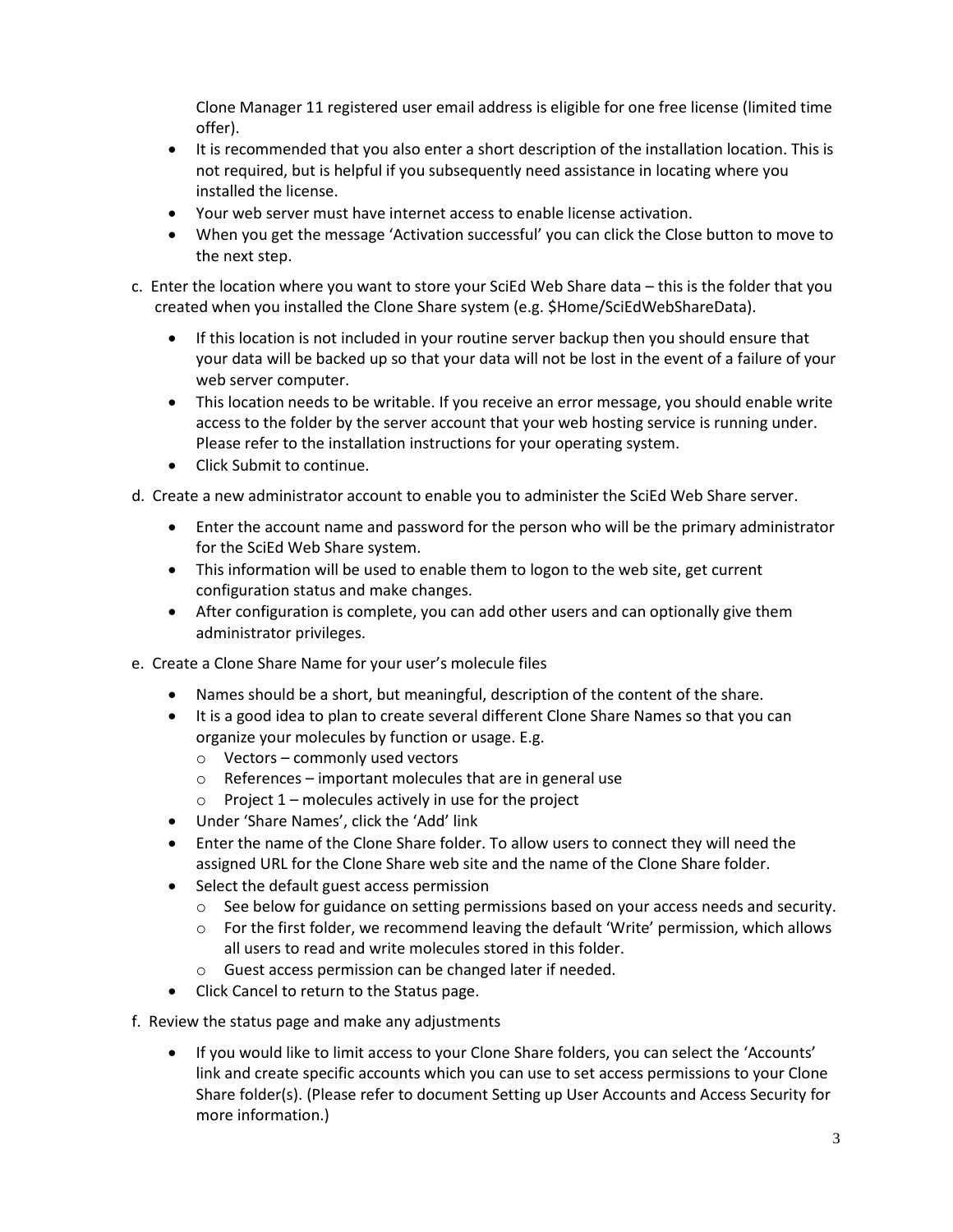- If you would like to create more Share Names, click the Add button
- If you would like to control who has access to a specific Clone Share folder, you can create a User account and then click Access permissions for the name of the folder. (Please refer to document Setting up User Accounts and Access Security for more information.)

## 2. **Maintain SciEd Web Share web site**

- a. Open a web browser to the URL that you assigned to the SciEd Web Share web site
- b. Enter your log in credentials
- c. On the Status page you can access the configuration settings for this SciEd Web Share web site.
	- Click the appropriate hyperlink to get access to the pages where you can make changes.
	- Each page will contain a description, current settings and a tip on how to make changes.
- d. When you have completed your changes, close the browser window to automatically log out.

#### 3. **Change user password**

- a. If you are using account access permissions, your users can change their own password. (Please refer to document Setting up User Accounts and Access Security for more information.)
	- The user should open a web browser to the URL that you assigned to the SciEd Web Share web site
	- Click the 'Change' link and enter your user name and current password. Now enter your new password.
	- If the user has defined any Clone Share locations in Clone Manager 11 that use their account information, they will need to update their login password.
		- o Open Clone Manager 11 and select menu File, Clone Share, Open.
		- o Select each Clone Share that uses your account login. (you will likely see a failure icon because your login information is invalid)
		- o Select the toolbar button to edit the Clone Share definition.
		- o Enter your new account password.

# 4. **Advanced configuration**

- a. Rename a Clone Share: Stop the website, rename the folder and then restart the website. Note your users will need to re-enter their connection settings to reflect the new share name.
- b. Remove a Clone Share: Stop the website and move or delete the named folder, then restart the website. Note that the data contained in the Clone Share will no longer be available to your users.

# Configure Clone Manager

Once Clone Share is installed and configured, you are ready to configure your Clone Manager client computers so that you can access the Clone Share data.

# 1. **Install Clone Manager version 11 or newer if you have not already done so.**

a. Download and run CM11Setup.msi from the downloads section of our website

(https://scied.com/dl\_cm11.htm)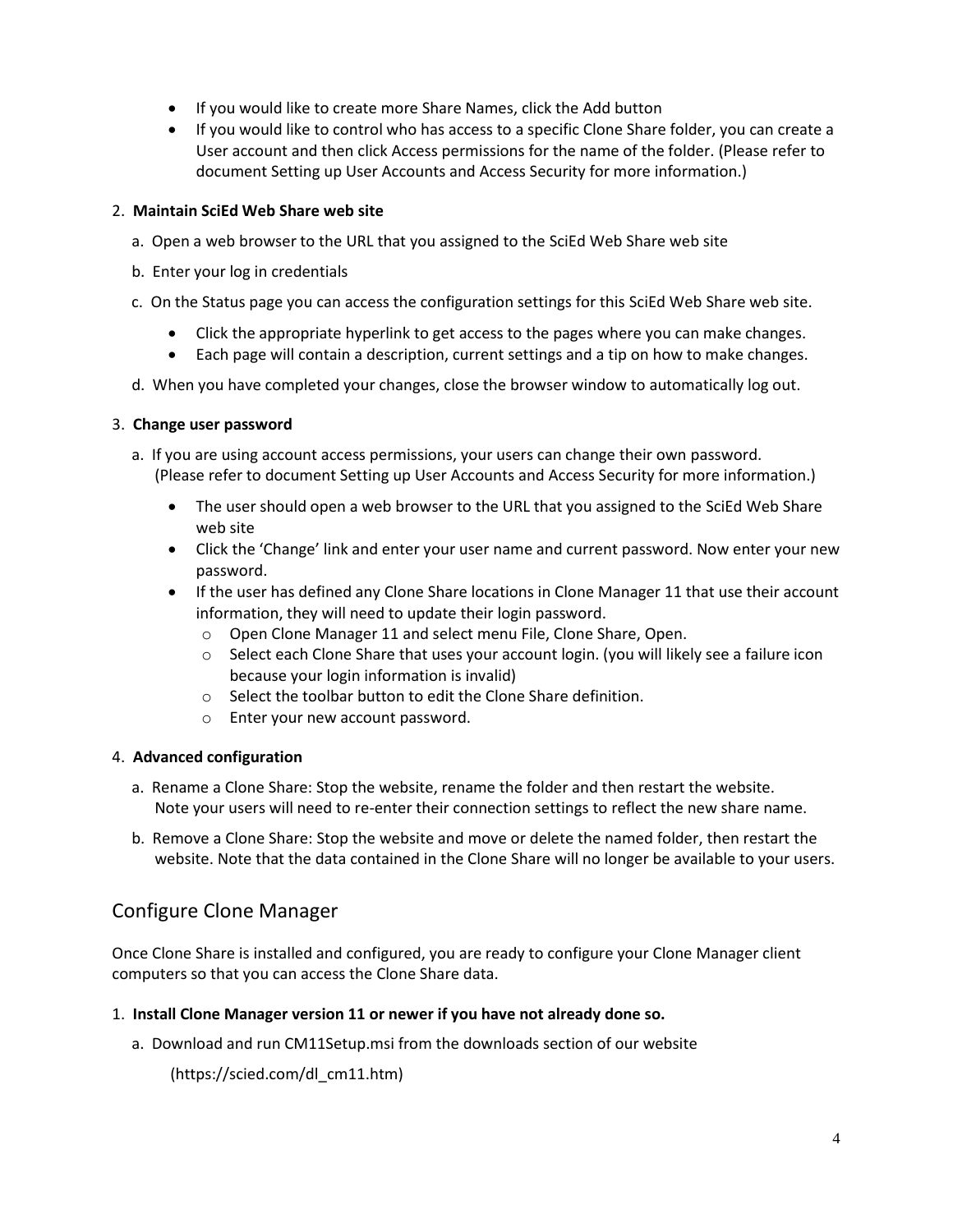## 2. **Run Clone Manager 11 and select menu option File, Clone Share, Open**

 **(**Additional information can be found in the document Clone Share User Instructions.)

- a. A dialog box will appear where you can define your first Clone Share
	- Select 'SciEd Web Share' as the connection share type
	- You will need the URL and Share Name that was used to configure the server. The administrator of your SciEd Web Share site will provide you with this information.
	- Enter the URL where your SciEd Web Share site is installed (e.g. https://university.edu:5433)
	- Enter the name of the Clone Share, this is the folder that was created while configuring the server.
	- Enter your username and password if your administrator has configured access accounts. Leave blank to use default guest access.
	- Optionally give a display name for this share. This name will be displayed in your list of available shares and is your personal label for the share.
	- When you click OK, you will see a tree display of available shares in the left panel and the content of the share in the right list panel. For a newly created Clone Share folder, the right panel will be empty until you save some molecules to this location.
- b. Subsequent openings of the Clone Share dialog will go directly to the display of available Clone Share folders and their content.
- c. Use the toolbar to manage your Clone Share Locations in the left panel. You can add, edit, remove or reorder your shares. Hover your mouse over a toolbar button to see a popup tooltip.
- d. Select a Clone Share in the left panel and see the files and folders in the right panel. Click to open a folder or load a molecule file.
- e. Power options are available by right clicking an item (write access permission is required to enable these options)
	- Left panel, right click on an item to add a new folder and enter the name of the folder. Folders enable you to organize molecules into logical groupings.
	- Right Panel, right click on item to rename, delete or move the item.
		- $\circ$  Rename a molecule only changes the label displayed for that molecule and is not editing the real name of the molecule.
		- $\circ$  Deleting a molecule will permanently remove the molecule from the Clone Share and no one will be able to load the molecule.
		- o Deleting a folder will permanently delete the folder and all molecules contained in that folder and any sub folders.
		- o Moving a folder or molecule will ask you to pick where it should be moved to.